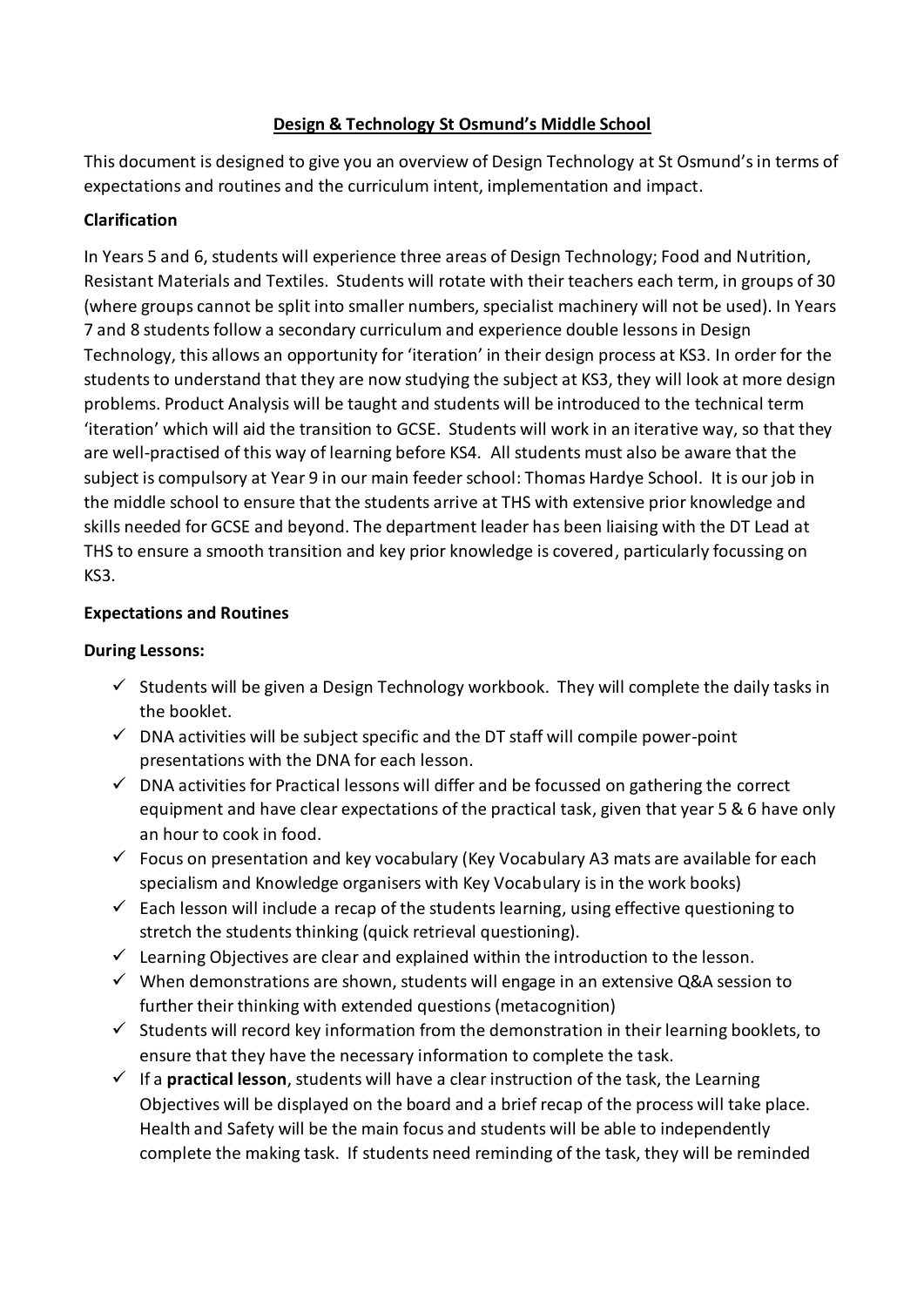and a consistent pace will ensure the lessons move forward. The visualiser will be used to show delicate operations and to model any assessment or key written work/designs

 $\checkmark$  Students will have the opportunity to peer assess in small focus groups in the Testing and Evaluation of the product.

### **Product Analysis Tasks**

 $\checkmark$  Students will be given key information to ensure that they can complete the task and understand how products work. Students will understand the acronym ACCESS FM and CAFÉ QUE when focussing on product Analysis.

#### **Assessment**

- $\checkmark$  Students will reflect on their own learning and use DIRT time to improve and add further targets. This will be done in a purple pen.
- $\checkmark$  Students will have an opportunity to peer assess, in the learning booklets (dedicated peer assessment spaces on the page) Key guidelines and Vocabulary mats will be available for this.
- $\checkmark$  Once per half term, students will be given Key DT words to learn and key numeracy questions, a 5 min end of term test will be given in numeracy and literacy, to ascertain the progress made and to integrate numeracy and literacy into DT.
- $\checkmark$  Students will use the acronym WWW What went well EBI Even better if, to evaluate their work
- $\checkmark$  Targeted questioning
- $\checkmark$  Regular routine quizzes, tests and exercises to build memory
- $\checkmark$  Live marking and use of a visualiser
- $\checkmark$  Peer and self-assessment
- $\checkmark$  End of unit summative assessment (there are 3 formal assessments for each year group)
- $\checkmark$  Revision lessons, including mind-mapping and evaluative tasks, are used prior to each assessment task and used for students to revise from at home
- Use of *Knowledge Organisers* for recall and revision
- $\checkmark$  SL meetings and learning walks are scheduled to complete book scrutiny and to moderate assessment tasks

# **Curriculum Development:**

- $\checkmark$  The SL has worked to re-design the DT curriculum in line with whole school expectations and to formulate a plan to support students transitioning to THS, working alongside the MAT schools.
- $\checkmark$  The SL has developed a new rotation system mirroring that of a secondary school, to prepare students for working with multi skilled teachers in the three dedicated areas of DT: Resistant Materials, Textiles and Food/Nutrition.
- $\checkmark$  Meetings with the other middle schools will promote the sharing of good practice.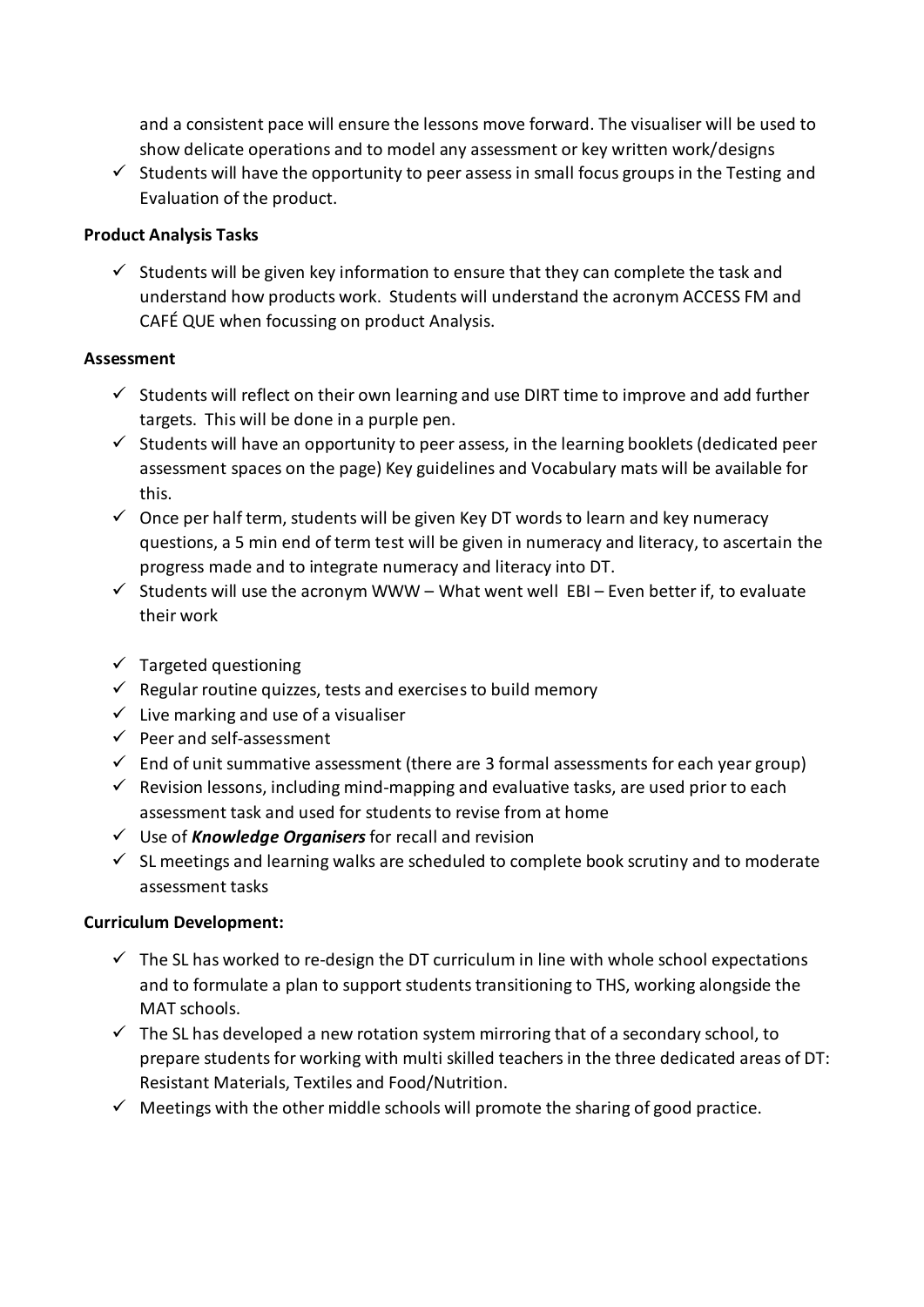# **Curriculum Intent:**

# **Subject design**

# **Design Technology Curriculum Statement**

*Sustainable development is defined as development that "meets the needs of the present without compromising the ability of future generations to meet their own needs."*

*Sustainable design is also called "environmental design" and "environmentally-conscious design." No matter what it is called, this kind of a design is just as much a philosophy as it is a practice. It is based on economic, ecological, and social principles regarding the importance of sustainability.*

**There is no future without a sustainable present. We aim to instill into our young designers that planned obsolescence is no longer an option. That sustainable, reusable, recycled and rediscovered design is the only way to preserve our future and that of the generations to follow.**

# **Intent**

"Design and technology is an inspiring, rigorous and practical subject. Using creativity and imagination, pupils design and make products that solve real and relevant problems within a variety of contexts, considering their own and others' needs, wants and values. They acquire a broad range of subject knowledge and draw on disciplines such as mathematics, science, engineering, computing and art." (DfE, 2013)

Design, Technology have a rich cultural heritage in this country and remain a vital industry for our economic success. We remain world leaders across Design and Engineering sectors, and the Industries contribute significantly to the national, and local, economies. Through our rich and varied curriculum, pupils will enjoy positive experiences and learn how to take risks, becoming resourceful and innovative while developing their confidence and resilience through creative problem solving. They will learn to critically evaluate products and technology and to understand how it impacts on our lives, society and the world as a whole.

# **Students will learn to:**

 Develop the creative, technical and practical expertise needed to participate in, and contribute to, an increasingly technological world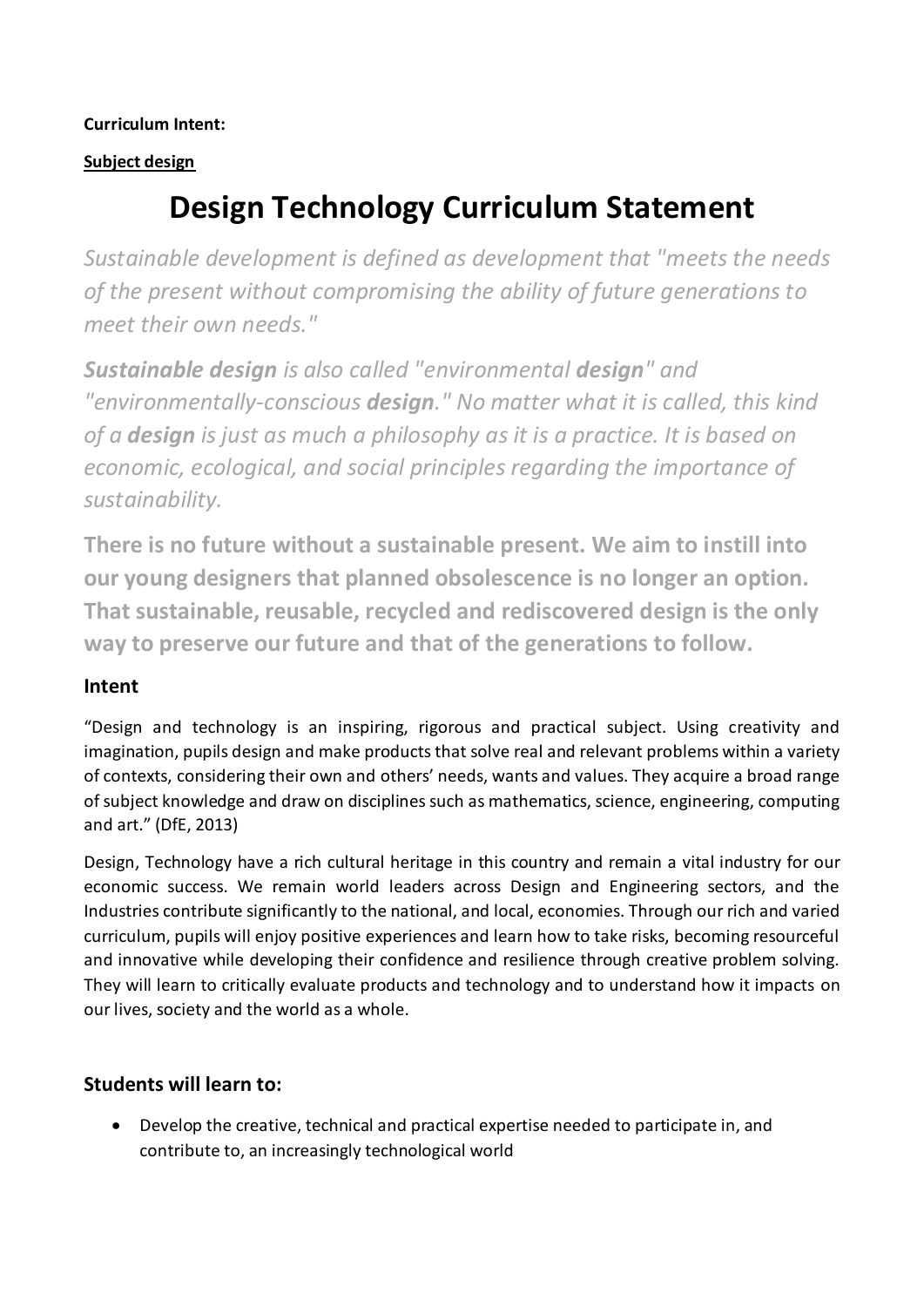- Apply recognised approaches to product design to ensure effective and efficient working practices.
- Build and apply a repertoire of knowledge in order to design and make high-quality prototypes and products for a variety of users, and in a variety of materials, considering their needs and the needs of the environment.
- Test and evaluate their ideas and products and the work of others, critically and develop resilience and perseverance to overcome problems
- Understand and apply the principles of nutrition and learn how to cook.

|                         | <b>TERM 1.1</b>                      |                                              | <b>TERM 1.2</b>                                                                                                          |                       | <b>TERM 2.1</b>                       |                                                                                           | <b>TERM 2.2</b>           |                              | <b>TERM 3.1</b>                                                                                                          |                                                                                           | <b>TERM 3.2</b>                      |                                                             |
|-------------------------|--------------------------------------|----------------------------------------------|--------------------------------------------------------------------------------------------------------------------------|-----------------------|---------------------------------------|-------------------------------------------------------------------------------------------|---------------------------|------------------------------|--------------------------------------------------------------------------------------------------------------------------|-------------------------------------------------------------------------------------------|--------------------------------------|-------------------------------------------------------------|
| 5                       | $\mathbf{1}$                         | <b>AFL</b><br><b>INTERIM</b>                 | $\overline{1}$                                                                                                           | <b>FINAL</b>          | $\overline{2}$                        | <b>AFL</b><br><b>INTERIM</b>                                                              | $\overline{2}$<br>End of  | <b>FINAL</b>                 | 3                                                                                                                        | <b>AFL</b><br><b>INTERI</b>                                                               | 3                                    | <b>FINAL</b>                                                |
| <b>YEAR</b>             | <b>Baseline</b><br>TEST <sub>1</sub> | LEVEL                                        | End of<br>project test                                                                                                   | LEVEL                 | LITERACY<br>TEST <sub>2</sub>         | <b>LEVEL</b>                                                                              | project<br>test           | LEVEL                        | <b>LITERACY</b><br>TEST <sub>3</sub>                                                                                     | M<br><b>LEVEL</b>                                                                         | <b>NUMERACY</b><br>TEST <sub>3</sub> | LEVEL                                                       |
|                         | 4                                    |                                              |                                                                                                                          |                       | 5                                     |                                                                                           |                           |                              | 6                                                                                                                        |                                                                                           |                                      |                                                             |
| <b>YEAR6</b>            | <b>Baseline</b><br>TEST <sub>1</sub> | <b>AFL</b><br><b>INTERIM</b><br><b>LEVEL</b> | End of<br>project test                                                                                                   | <b>FINAL</b><br>LEVEL | <b>LITERACY</b><br>TEST <sub>4</sub>  | <b>AFL</b><br><b>INTERIM</b><br><b>LEVEL</b>                                              | End of<br>project<br>test | <b>FINAL</b><br><b>LEVEL</b> | <b>LITERACY</b><br><b>TEST 5</b>                                                                                         | <b>AFL</b><br><b>INTERI</b><br>M<br><b>LEVEL</b>                                          | <b>NUMERACY</b><br>TEST <sub>6</sub> | <b>FINAL</b><br><b>LEVEL</b>                                |
|                         | 7                                    |                                              |                                                                                                                          |                       | 8                                     |                                                                                           |                           |                              | 9                                                                                                                        |                                                                                           |                                      |                                                             |
| N<br><b>YEAR</b>        | <b>Baseline</b><br>Test 1            | <b>AFL</b><br><b>Interim</b><br>level        | IN<br><b>LEARNING</b><br><b>BOOKLET:</b><br><b>LITERACY</b><br>TEST <sub>1</sub><br><b>NUMERACY</b><br><b>TEST 1</b>     | Final<br>Level        | <b>AFL</b><br>Interim<br>level        | <b>IN LEARNING</b><br><b>BOOKLET:</b><br><b>LITERACY TEST 2</b><br><b>NUMERACY TEST 2</b> |                           | Final<br>Level               | <b>AFL</b><br><b>IN LEARNING BOOKLET:</b><br><b>Interim</b><br><b>LITERACY TEST 3</b><br><b>NUMERACY TEST 3</b><br>level |                                                                                           | Final<br>end<br>of<br>year<br>level  |                                                             |
| $\infty$<br><b>YEAR</b> | 10                                   |                                              |                                                                                                                          |                       | 11                                    |                                                                                           |                           |                              | 12                                                                                                                       |                                                                                           |                                      |                                                             |
|                         | <b>Baseline</b><br>Test 1            | <b>AFL</b><br><b>Interim</b><br>level        | IN<br><b>LEARNING</b><br><b>BOOKLET:</b><br><b>LITERACY</b><br>TEST <sub>1</sub><br><b>NUMERACY</b><br>TEST <sub>1</sub> | Final<br>Level        | <b>AFL</b><br><b>Interim</b><br>level | <b>IN LEARNING</b><br><b>BOOKLET:</b><br><b>LITERACY TEST 1</b><br><b>NUMERACY TEST 1</b> |                           | Final<br>Level               | <b>AFL</b><br><b>Interim</b><br>level                                                                                    | <b>IN LEARNING</b><br><b>BOOKLET:</b><br><b>LITERACY TEST 1</b><br><b>NUMERACY TEST 1</b> |                                      | <b>Transit</b><br>ion<br>and<br><b>Final</b><br>KS3<br>Exam |

# **Progression through the curriculum**

The curriculum is being adapted through the use of new resources to ensure that it is rigorous in all areas. The whole curriculum has been reviewed to ensure greater depth in knowledge and understanding. There will be a clear focus on Designers (that are in the GCSE specification) that will allow students to discover Industrial processes and Key Vocabulary. Throughout KS2 and KS3,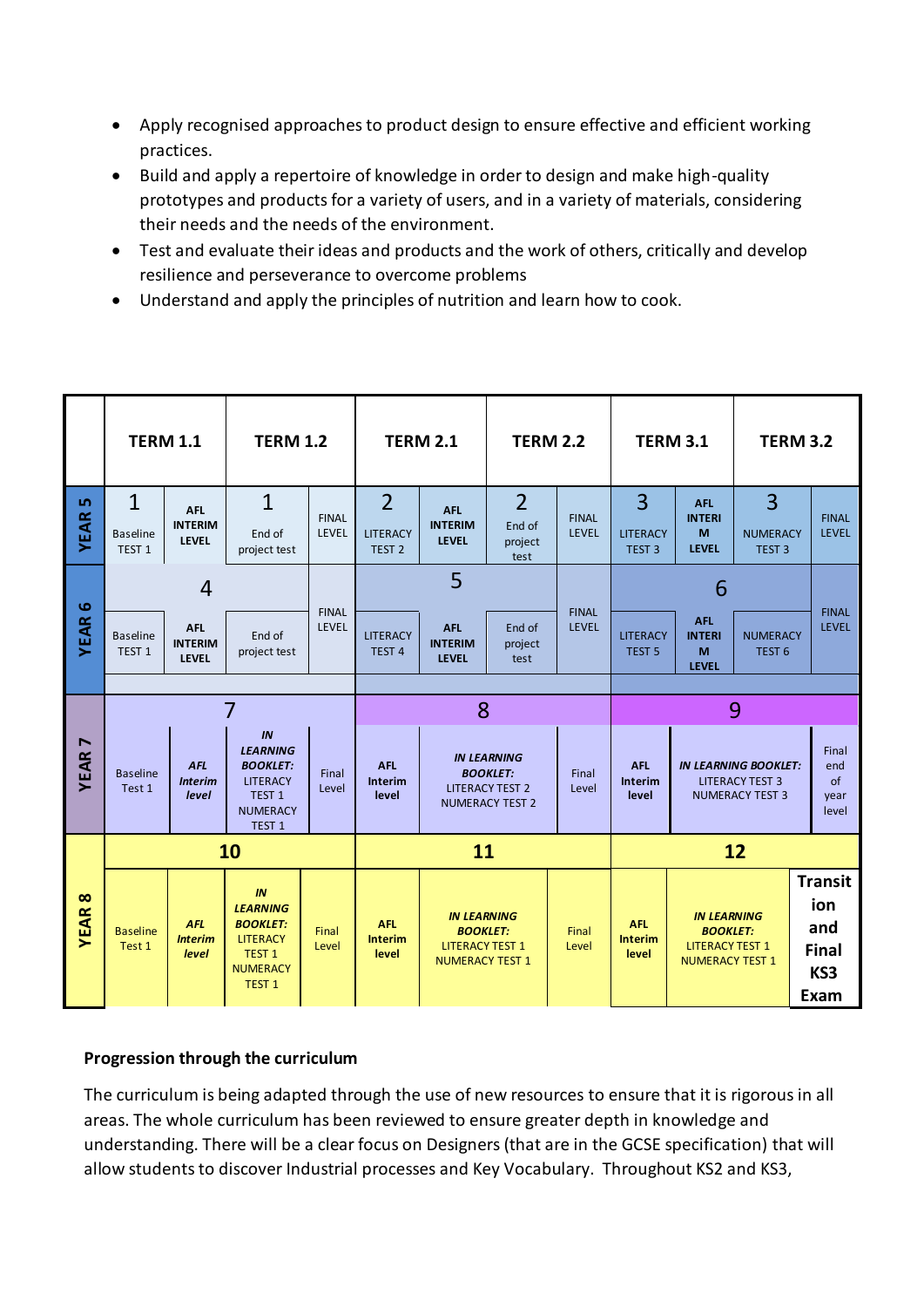students will investigate the work of others through Product analysis, analysing first hand products and suggesting design improvements. Students will be introduced to an 'iterative approach' which is vital for the preparation of GCSE Design Technology. Students will understand the importance of Re-Designing a product and how this is important in everyday objects (linking to planned obsolescence). The KS3 units include the challenge of GCSE standard work. All of the Year 7 and 8 Schemes of Work are designed to meet the new specification GCSE standards and encourage stretch and challenge. Students will obtain vital skills in the manufacture of demanding products

The curriculum includes regular opportunities to assess student progress. It is designed to build skills and knowledge and to recall previous knowledge to maintain progress in all aspects DT.

Success is a cohort of students who gain knowledge on a Design Technology journey of skills, Testing and Evaluation. Looking at the wider technological world and how we can become future designers using sustainable resources? It is important to educate students to investigate the problems that evolve with products and to discover solutions for the ever changing world.

To create independent 'thinkers' and 'problem solvers' who ask why and how? Will be a key focus in Design Technology.

# *Exceeding expectations of progress*.

Knowledge Organisers and *Key Skills sheets* are a valuable tool for regular home and class learning which are based on recall. Home learning challenges are also available for students.

#### **Curriculum Implementation**

#### **Equality of opportunity:**

The curriculum has been carefully designed in line with DATA and the preparation for GCSE, it can be accessed by all learners. SEND students are supported with literacy, where necessary, to ensure that they meet the same curricular goals confidently and successfully. *Knowledge Organisers* have proven to be a useful tool to help all students. The SL is currently working to ensure that all of our assessments are accessible to all students. Lessons will be differentiated and students will be identified on the teacher's class clipboard, highlighting important information, such as SEND, PP and More Able students. Information for each lesson will be in the students' booklets and additional sheets will be available to allow all students to access the curriculum. Key words, will be available around each specialist room and on mats for each table when accessing written work.

 To ensure excellent implementation we endeavour to keep all our teaching materials up to date and relevant, for example the new heat press (2020) was purchased to bring the Textiles area up to date with Computer Aided design and Manufacture. The SL will also train staff how to use the complex Textiles machinery that is available. Regular updates will be investigated through the DATA websites and the links the SL has with Technology department through the Design Technology forum.

The Design Technology rotation (as per table) will enable all students to access all the specialisms throughout their journey through St Osmund's and further to THS. Keeping staff in their specialism